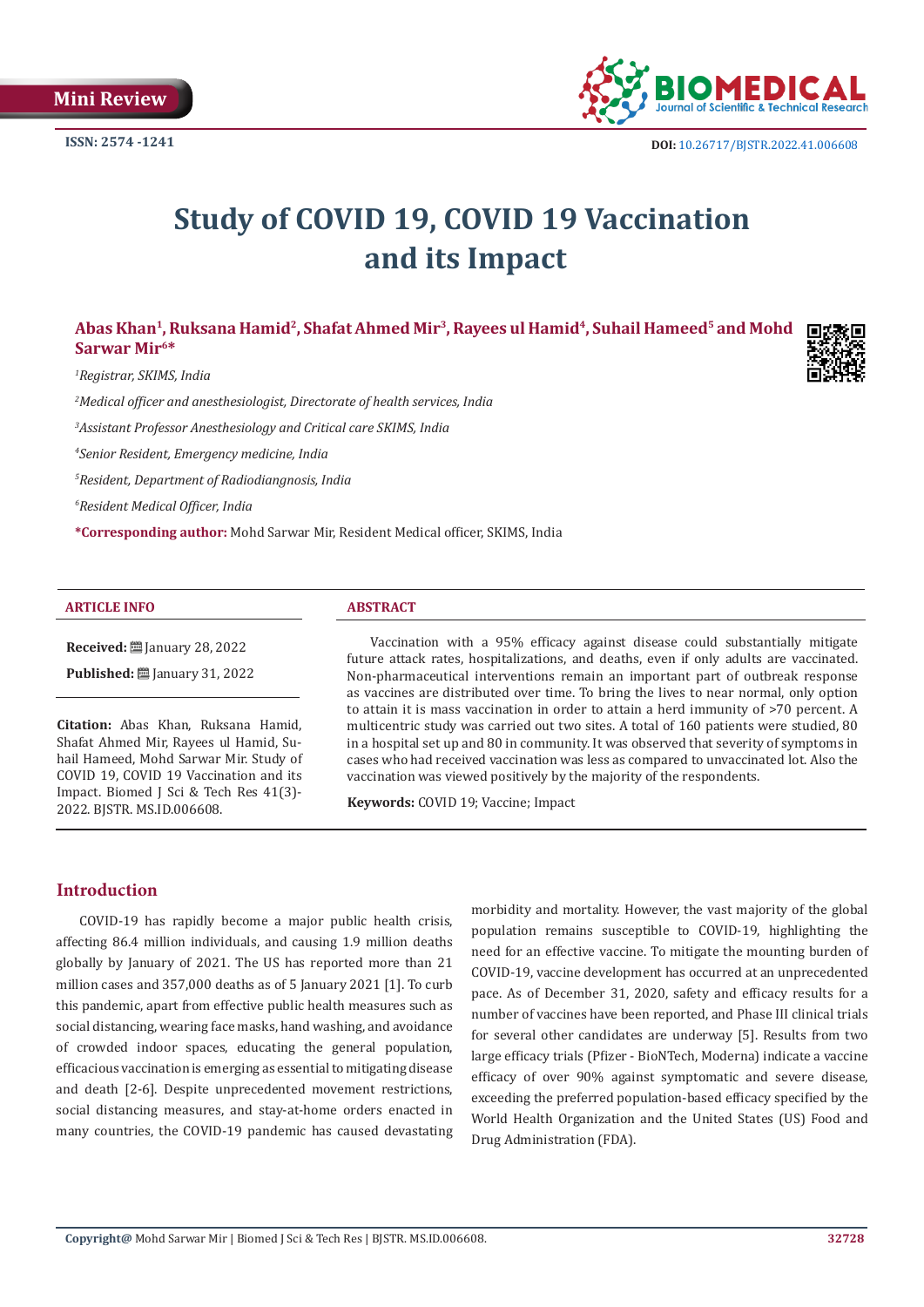These vaccines have received emergency use authorization by the FDA, and vaccination has already started in the US with prioritization of healthcare workers, long-term care residents, and high-risk individuals. This compels an urgent need to understand the potential population-level impact of vaccination on COVID-19 transmission and disease outcomes [6]. COVID 19 has emerged as greatest challenge that has weakened the very basis of human existence. It has devastated economies and created unparralled human needs. It has overstretched health systems that has been seen never before. Even plague of middle age Europe and Spanish flu were less devastating than COVID 19 pandemic. The study aimed at showing the impact of vaccination on people.

# **Objective**

Study of impact of COVID 19 vaccination.

# **Methodology**

- **Study design:** Prospective study design.
- **Study duration:** Two weeks.
- **Study setting:** Multi centric study, hospital and community based.
- **Study tool:** A Predesigned and pretested proforma validated by a pilot study.
- **Sampling:** Simple random sampling.
- **Exclusion criteria:** Preprocedural cases.

# **Data analysis**

The data was received from the answered questionnaires and was plotted on excel 2013. The data was analyzed statistically with the help of statistical software SPSS v19. All the continuous variables of the study were represented by the descriptive statistics and all the categorical variables in the term of frequency and percentage.

# **Result**

(Tables 1-4).

**Table 1:** Total Subjects.

| <b>Site</b>     | <b>Frequency</b> |
|-----------------|------------------|
| Hospital based  | 80               |
| Community based | 80               |
| Total           | 160              |

### **Table 2:** Vaccination Status.

| <b>Vaccination status</b> | Severity of symptoms | P value |
|---------------------------|----------------------|---------|
| Fully vaccinated          | Mild                 |         |
| Partly vaccinated         | Moderate             | 0.0001  |
| Unvaccinated              | Severe               |         |

**Table 2:** Vaccine Acceptance.

| <b>Vaccine Acceptance</b> | <b>Frequency</b> |
|---------------------------|------------------|
| Hesitancy                 | 20               |
| Acceptance                | 140              |
| Total                     | 160              |

**Table 3:** Side Effects of Vaccination.

| <b>Severity</b> | <b>Frequency</b> |
|-----------------|------------------|
| Mild            | 130              |
| Moderate        | 20               |
| Severe          |                  |

# **Discussion**

COVID-19 outbreaks have caused significant global morbidity and mortality, in addition to undermining the economic and social well-being of individuals and communities. Despite this devastating toll, the majority of the population remains susceptible to SARS-CoV-2 infection. Thus, vaccine development has been a high priority. The scale and speed of vaccine development efforts have been unprecedented, and highly protective vaccines are beginning to be distributed. This study shows that COVID-19 vaccines with 95% efficacy in preventing disease, even if they conferred limited protection against infection, could substantially mitigate future attack rates, hospitalizations, and deaths. Given the limited population-level immunity to COVID-19, vaccination remains a key preventive measure to reduce disease burden and mitigate future outbreaks. Our study suggests that a vaccine could have a substantial impact on reducing incidence, hospitalizations, and deaths, especially among vulnerable individuals with comorbidities and risk factors associated with severe COVID-19. Thus, mobilizing public health resources is imperative to achieve the proposed goal of distributing 100 million vaccine doses over 100 days in the US population by the incoming administration.

Our findings support the Advisory Committee on Immunization Practices recommendations, highlighting that a targeted vaccination strategy can effectively mitigate disease burden and the societal impact of COVID-19. We also find that, even with the relatively rapid roll-out simulated here, it may take several months to control COVID-19 at the population level. Moreover, this impact is achieved in the context of continued public health efforts and is not possible without diligent attention to the other aspects of infection prevention and control such as masking, hand hygiene, testing, contact-tracing, and isolation of infected cases. If current vaccination programs are accompanied by widespread relaxation of other measures, a much higher coverage will be necessary with a significantly higher distribution capacity. Nevertheless, our results are an encouraging signal of the power and promise of vaccines against COVID-19.